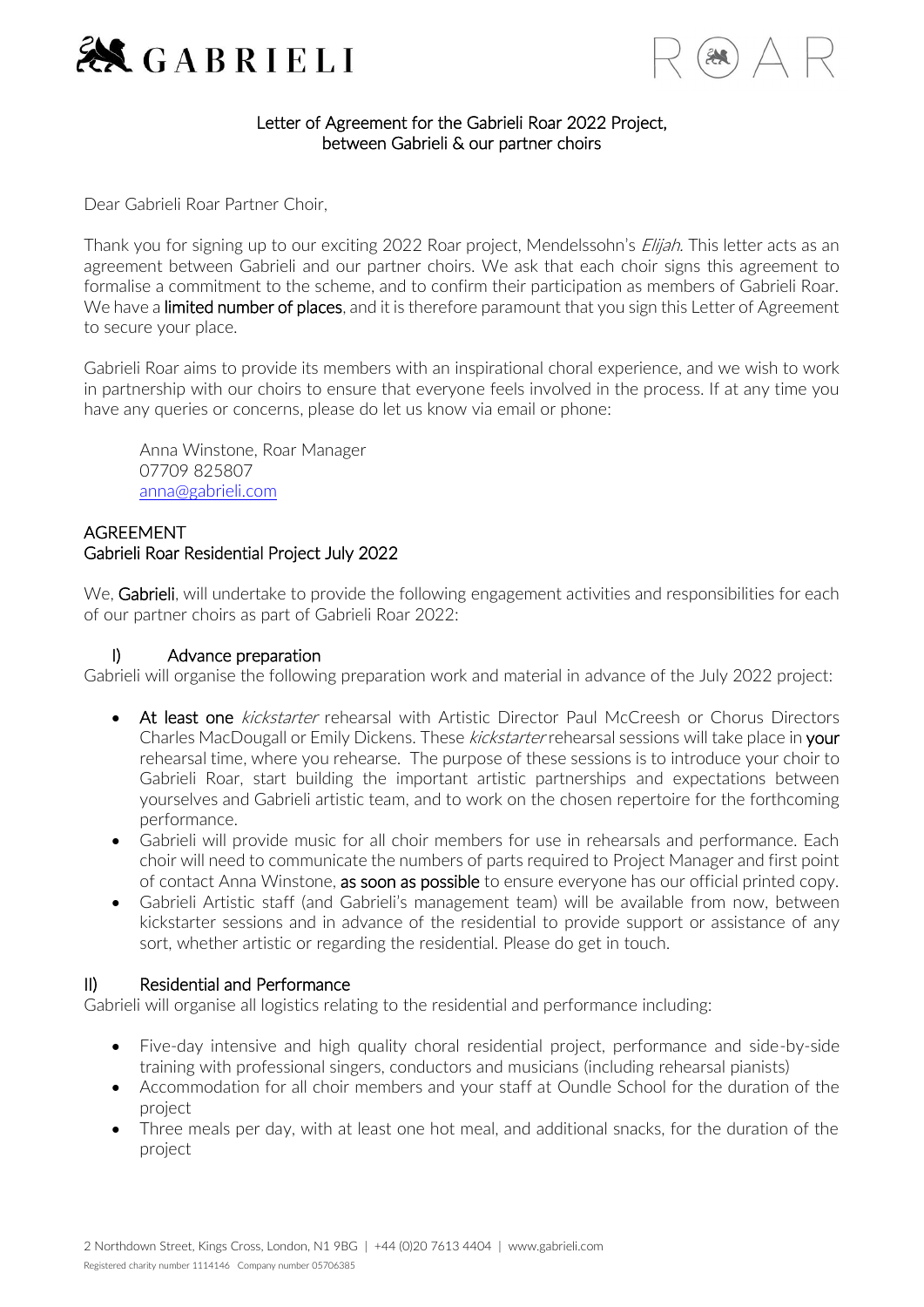



- 'Transfer' transport for each choir between Oundle School and Ely Cathedral on Tuesday 26 July 2022.
- Outdoor and leisure facilities around Oundle School in free time
- Organised team-building and social time for all choir members within your own group and within the wider Roar cohort
- Aspirational extra-curricular time with professional singers and conductors
- T-shirts and merchandise for your choir members and staff
- Practice the highest standards of safeguarding, child protection, risk assessments, health and safety and first aid, in collaboration with partner choirs, venues, staging and catering staff. Gabrieli will provide one member of staff with up to date first aid and youth mental health first aid training, as well as one registered chaperone.

#### III) Evaluation and Fundraising

Gabrieli will:

- Fundraise substantially to cover the cost of the residential course and performance
- Subsidise every choir member participant place, so that choirs only need to pay a nominal fee of £200 per member to commit to the project (choirs can pay this directly to Gabrieli in advance of the residential, how you raise this nominal course cost is entirely at your discretion)
- Provide means-tested bursaries to support choir members who are experiencing financial barriers to project attendance
- Reduce as many barriers to participation as possible for any choir or choir member, especially those experiencing disadvantage
- Evaluate the project in-depth, collecting evidence and feedback from partner choir directors and leaders, management and choir participants themselves
- Welcome all partner choirs in to the Gabrieli Roar nationwide cohort, sharing vision, network and expertise

# Partner Choir

As a Gabrieli Roar Partner Choir, we agree to undertake to provide the following action and responsibilities as part of Gabrieli Roar 2022:

#### I) Cost, policies and procedures

- Sign this Letter of Agreement to secure the place of our choir on Gabrieli Roar 2022 before Monday 7 March with £20 per person non-refundable deposit to ensure commitment to Gabrieli. We agree to pay the nominal cost of  $£200$  per choir member taking part in the course (less bursary places) in advance of the residential project in July. Supporting adults are free of charge.
- We will organise our own transport to Oundle School (Northamptonshire) for lunchtime arrival on Friday 22 July 2022 and from the performance at Ely Cathedral on Tuesday 26 July, unless otherwise agreed
- We will submit our Partner Choir Information sheet, bursary applications and media permissions forms to Anna as soon as possible before 29 April 2022 so that Gabrieli can arrange suitable provision, accommodation and needs for our members
- We will read the Roar 2022 Code of Conduct and make sure our choir members are aware of its contents before and during the residential project. Please note we do not accept any alcohol or smoking onsite at Gabrieli Roar residential projects
- We will sign the Media Permission forms on behalf of our choir, letting Gabrieli know in advance if any members cannot be included in media (photography and filming)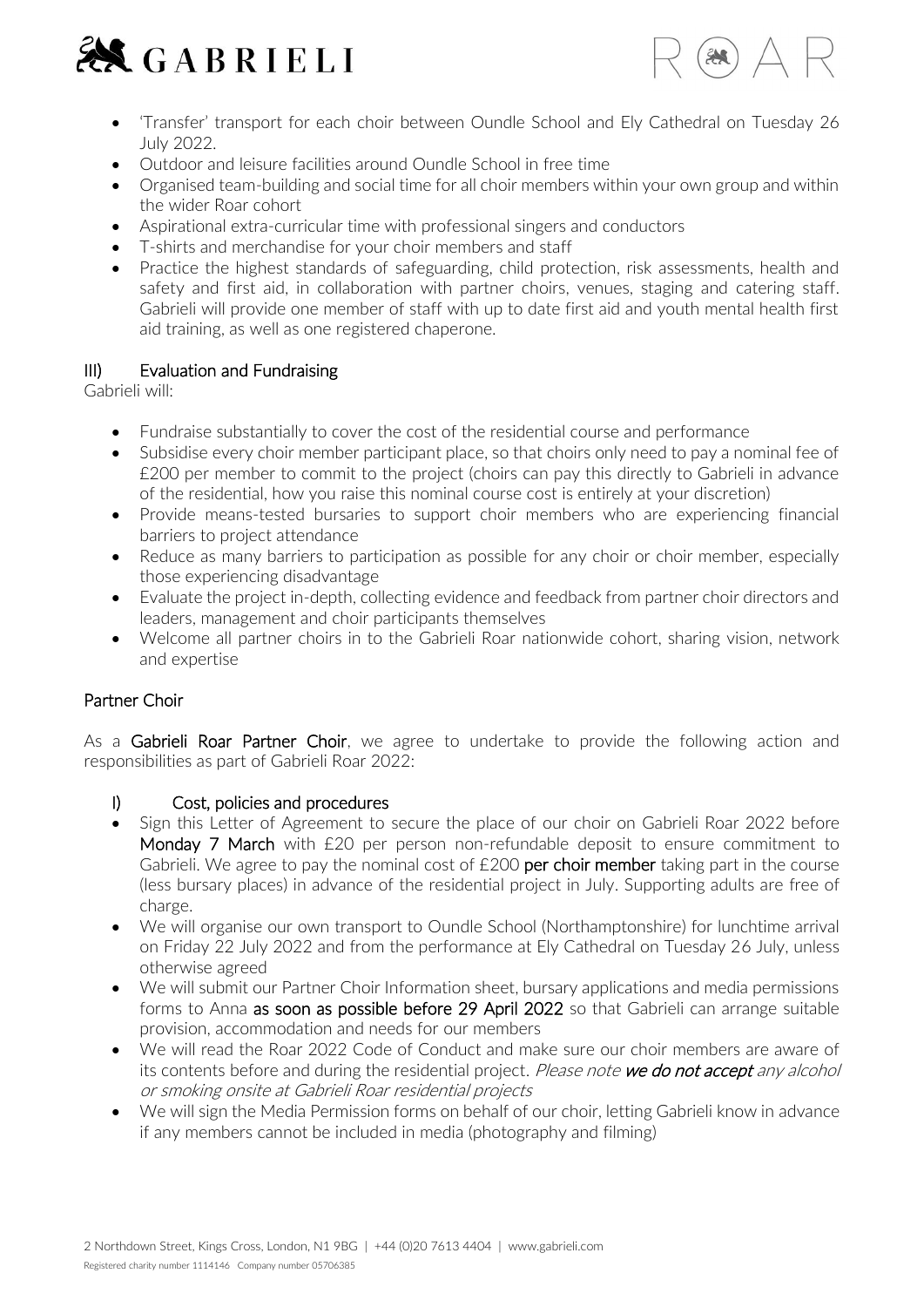



• We will provide our own up to date safeguarding, child protection and risk assessments for our choir. Partner choirs are ultimately responsible for the safeguarding and wellbeing of their members, Gabrieli are not able to provide a team of residential pastoral staffing. Gabrieli will provide risk assessments of the residential and performance venue for you, please create risk assessments for any areas you perceive fit for your needs, including travel. These do not need to be shared with Gabrieli, but please do bring them with you.

# II) Advance Preparation

- We agree for Gabrieli to work with our choir at least once before the residential period, by taking part in a kickstarter rehearsal
- We will ensure that our members are well rehearsed in advance of the residential project, and will notify Gabrieli of any potential problems with repertoire learning or time (Gabrieli can provide extra kickstarter rehearsals if required)
- We agree to send Gabrieli details of numbers, voice parts, staffing numbers and other details on our information sheet no later than 29 April 2022 by submitting the Partner Choir Information Sheet to Anna

# III) Choir members

- We agree to provide numbers of our choir members who are eligible for free school meals and the number requiring bursary forms (no data will be shared)
- We agree to provide details of any medical issues of choir members (and of staff if they wish to disclose) of which Gabrieli may need to be aware
- We will ensure choir members bring the correct uniform and shoes for the performance at Ely Cathedral (Gabrieli tshirts, black trousers or long skirts, black shoes and socks)
- We will ensure our choir adheres to the Roar 2022 Code of Conduct, which is vital to achieving the highest artistic output and a smooth and enjoyable residential project

# IV) Staffing

- We will provide enough staff/volunteers to ensure adequate supervision of our choir members at Oundle School and at Ely Cathedral (current guidelines recommend a ratio of 1 adult to 10 children, aged 13-18yrs). Please note that STAFF/VOLUNTEER SPACES ARE FREE. Gabrieli must know the number of staff who will accompany your choir as soon as possible before 29 April 2022 via the Partner Choir Information Sheet
- Gabrieli recommend that choir conductors/leaders attend this course, to have some important team-building time and maintain the standards and expectations you already set with your choir. You do not need to bring a pianist.
- If our choir group has more than 10 members, we agree to bring one member of staff with first aid training and kit.
- If our choir group has more than 10 members, we agree to bring one member of staff who is a registered chaperone. Please contact Anna details if this is new to you, it is easy.